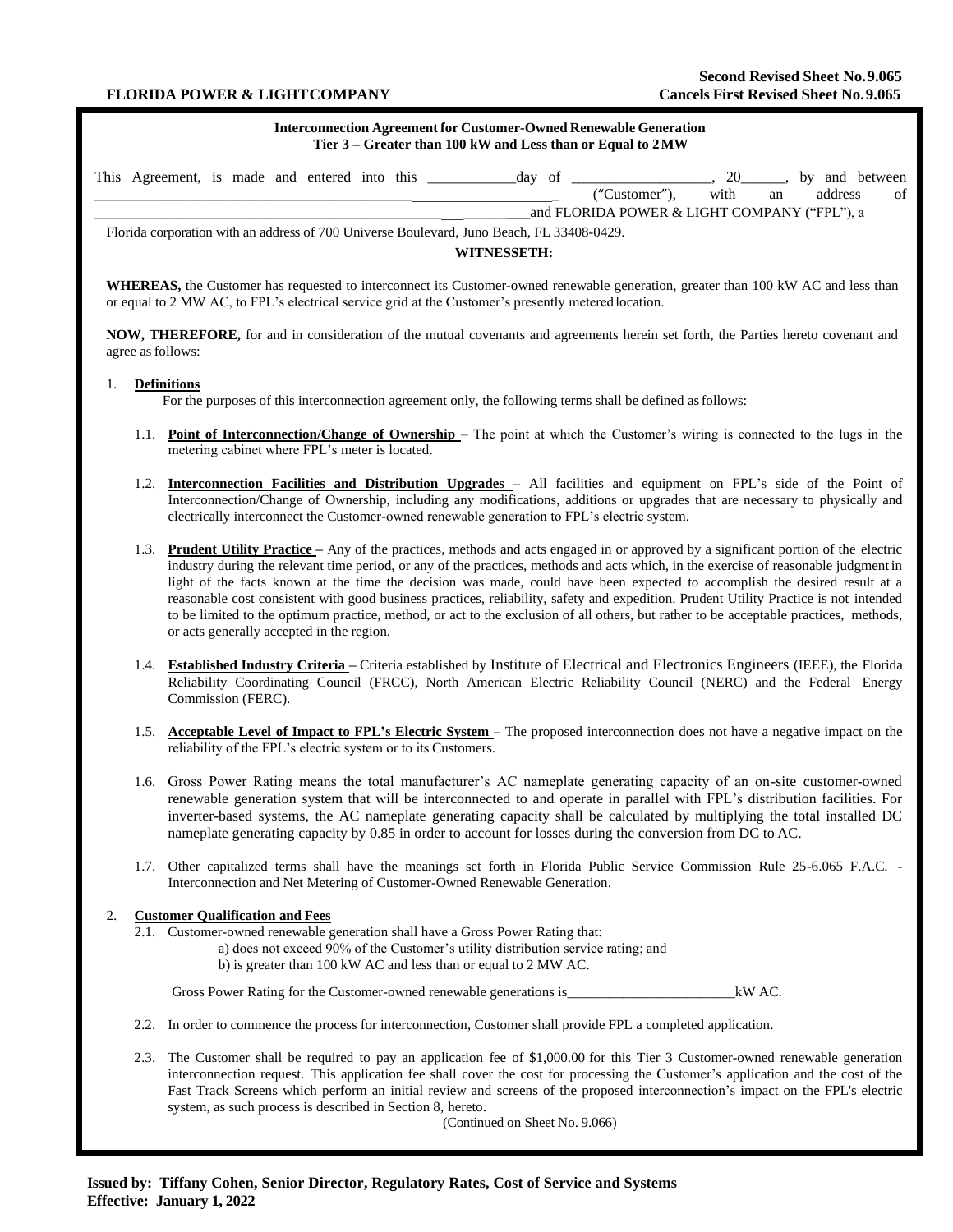#### (Continued from Sheet No. 9.065)

2.4. In the event the Customer-owned renewable generation does not pass the Fast Track Screens and the Customer elects to proceed with an Interconnection Study, as described in Section 8, hereto, the Customer shall be required to pay an Interconnection Study fee of \$2,000.00. To the extent the actual costs of the Interconnection Study total less than \$2,000, the difference between the Interconnection Study fee and the actual costs will be refunded to the Customer within thirty (30) calendar days with no interest.

#### 3. **General Responsibilities of the Parties**

- 3.1 Customer-owned renewable generation shall be considered certified for interconnected operation if it has been submitted by a manufacturer to a nationally recognized testing and certification laboratory, and has been tested and listed by the laboratory for continuous interactive operation with an electric distribution system in compliance with the applicable codes and standards of IEEE 1547, IEEE 1547.1, and UL 1741. The Customer shall provide a written report that the Customer-owned renewable generation complies with the foregoing standards. The manufacturer's specification sheets will satisfy this requirement for a written report.
- 3.2 Customer-owned renewable generation shall include a utility-interactive inverter, or other device certified pursuant to Section 3.1 above, that performs the function of automatically isolating the Customer-owned generation equipment from the electric grid in the event the electric grid loses power.
- 3.3. The Customer shall provide FPL with a one-line diagram depicting the Customer-owned renewable generation and metering equipment, to be set forth in Attachment 1 to the Interconnection Agreement and made a part hereof.
- 3.4. The Customer shall be responsible for protecting its Customer-owned renewable generation equipment, inverters, protective devices, and other system components from damage from the normal and abnormal conditions and operations that occur on FPL system in delivering and restoring power; and shall be responsible for ensuring that Customer-owned renewable generation equipment is inspected, maintained, and tested in accordance with the manufacturer's instructions to ensure that it is operating correctly and safely.
- 3.5. The Customer agrees to provide Local Building Code Official inspection and certification of installation. The certification shall reflect that the local code official has inspected and certified that the installation was permitted and has been approved and has met all electrical and mechanical qualifications.
- 3.6. The Customer shall notify FPL at least ten (10) calendar days prior to initially placing Customer's equipment and protective apparatus in service and FPL shall have the right to have personnel present on the in-service date.
- 3.7. Within ten (10) business days of receipt of the Customer's application, FPL shall provide written notice that it has received all documents required for interconnection or indicate how the application is deficient. Within ten (10) business days of receipt of a completed application, FPL shall provide written notice verifying receipt of the completed application. The written notice shall also include dates for any physical inspection (as set forth in Section 4.3, hereto) and inspection of documents (as set forth in Section 4.4, hereto) necessary to ensure compliance with this Interconnection Agreement necessary for FPL to confirm compliance with Florida Public Service Commission Rule 25-6.065 F.A.C. - Interconnection and Net Metering of Customer-owned renewable generation.
- 3.8. The Interconnection Agreement shall be executed by FPL within thirty (30) calendar days of receipt of a completed application. If FPL determines that an Interconnection Study is necessary for a Customer, FPL shall execute the Interconnection Agreement within ninety (90) calendar days of a completed application.

(Continued on Sheet No. 9.067)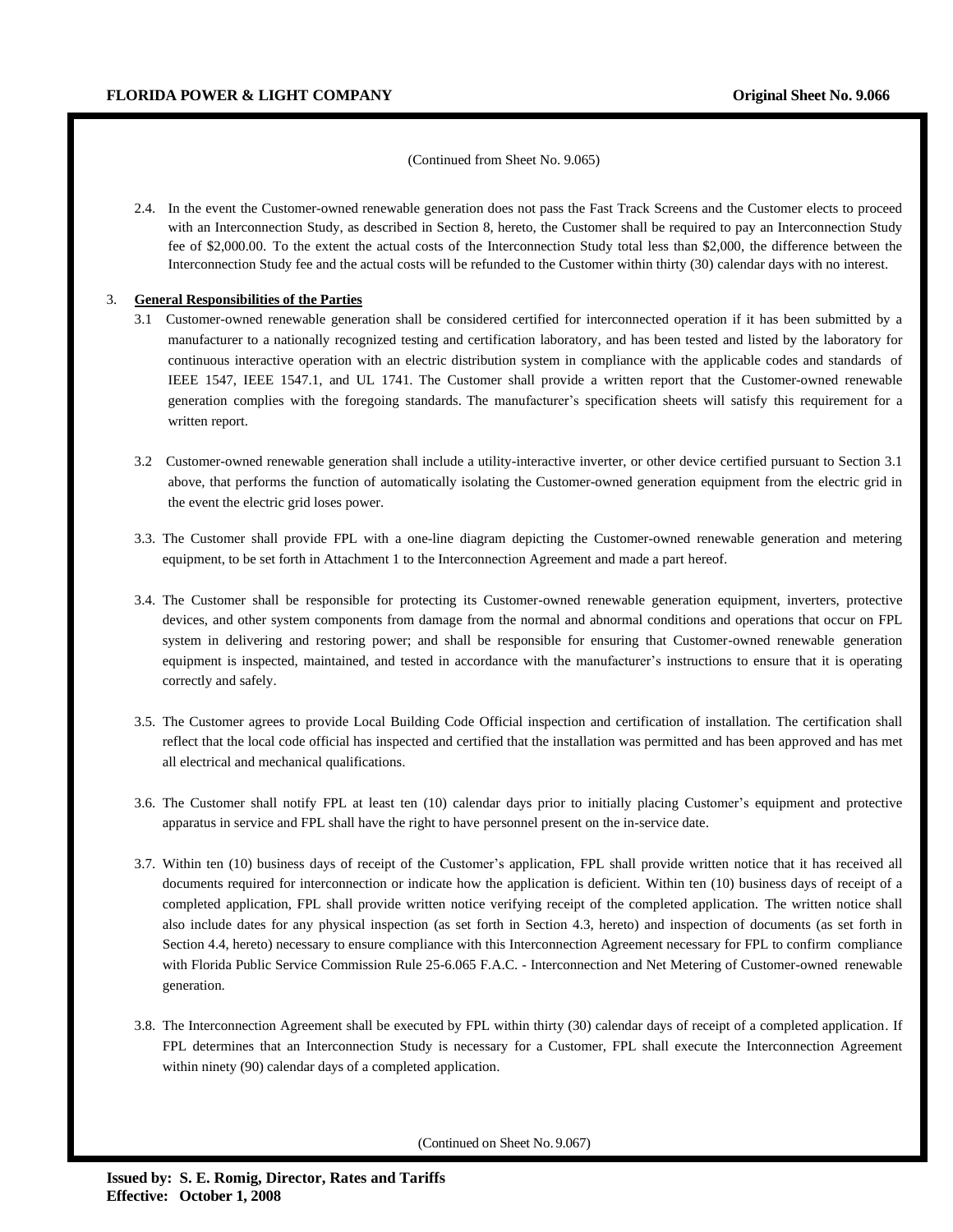(Continued from Sheet No. 9.066)

### 4. **Inspection and On-Going Compliance**

- 4.1. All initial physical inspections and inspection of Customer's documents must be completed by FPL within thirty (30) calendar days of receipt of the Customer's executed Interconnection Agreement. If the inspection is delayed at the Customer's request, the Customer shall contact FPL to reschedule an inspection. FPL shall reschedule the inspection within ten (10) business days of the Customer's request. Physical inspections and inspection of documents must be completed and approved by FPL prior to commencement of service of the Customer-owned renewable generation system.
- 4.2. Any inspection or observation by FPL shall not be deemed to be or construed as any representation, assurance, guarantee, or warranty by FPL of the safety, durability, suitability, or reliability of the Customer-owned Renewable Generation or any associated control, protective, and safety devices owned or controlled by the Customer or the quality of power produced by the Customer- owned Renewable Generation.
- 4.3. FPL shall have the right to inspect Customer-owned renewable generation and its component equipment to ensure compliance with this Interconnection Agreement. FPL's system inspections shall include, but shall not be limited to:
	- a) any installed manual disconnect switch, as applicable;
	- b) FPL's metering equipment;
	- c) Any additional metering equipment installed by Customer; and
	- d) Customer utility-interactive inverter, protective device or other similar devices for compliance to applicable code and standards, as described in this Interconnection Agreement.
- 4.4. FPL shall also have the right to review Customer documents to ensure compliance with this Interconnection Agreement. FPL shall have the right to, at a minimum review:
	- a) technical design parameters of the system and the manufacture's installation;
	- b) operation and maintenance instructions to ensure compliance with IEEE and UL standards;
	- c) local inspection and certifications; and
	- d) other documents associated with specific installations.
- 4.5. FPL will provide Customer with as much notice as reasonably practicable, either in writing, e-mail, facsimile or by phone as to when FPL will conduct inspection and/or document review. Upon reasonable notice, or at any time without notice in the event of an emergency or hazardous condition, FPL shall have access to the Customer's premises for the purpose of accessing the manual disconnect switch, performing an inspection or disconnection, or, if necessary, to meet FPL's legal obligation to provide service to its Customers.

## **5. Manual Disconnect Switch**

- 5.1 FPL shall require the Customer to install, at the Customer's expense, a manual disconnect switch of the visible load break type to provide a separation point between the AC power output of the Customer-owned renewable generation and any Customer wiring connected to FPL's system. The manual disconnect switch shall be mounted separate from, but adjacent to, the FPL meter socket. The Customer shall ensure that such manual disconnect switch shall remain readily accessible to FPL and be capable of being locked in the open position with a single FPL utility padlock.
- 5.2 In the event that FPL has determined in respect of the Customer-owned renewable generation that the installation of a manual disconnect switch or switches adjacent to FPL's meter socket would not be practical from a safety perspective and/or design considerations in accordance with good engineering practices; and FPL and the Customer agree upon a location on the Customer's premises for the switch or switches which meet all applicable safety and/or design considerations, then, pursuant to the conditions set forth in Section 5.1 above, each manual disconnect switch shall be mounted separate from FPL's meter socket at a location agreed to by the Customer and FPL, and the Customer shall install a permanent weather-proof plaque adjacent to FPL's meter socket indicating the location of the manual disconnect switch or switches.

(Continued on Sheet No. 9.068)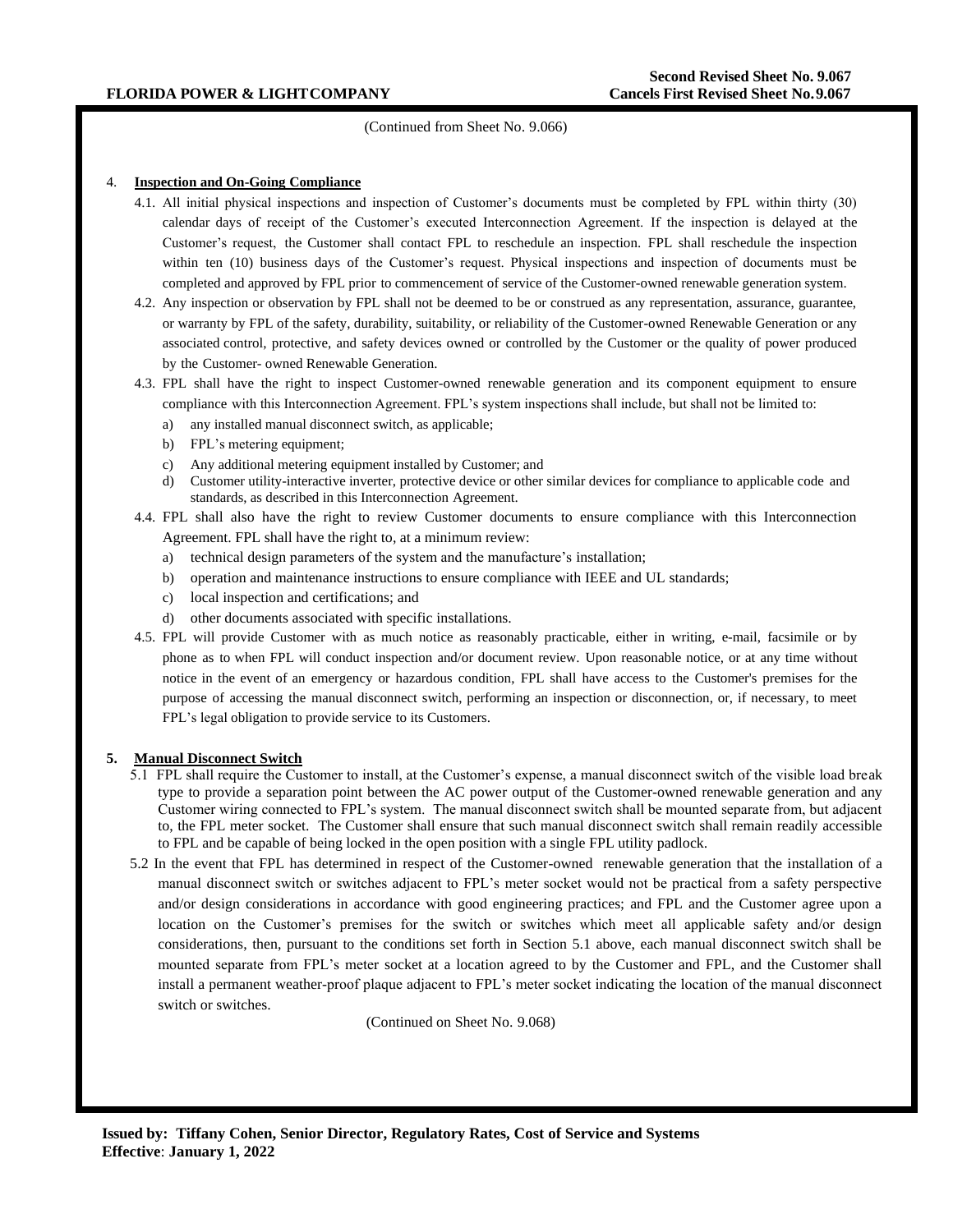## (Continued from Sheet No. 9.067)

# 6. **Disconnection / Reconnection**

- 6.1. FPL may open the manual disconnect switch pursuant to the conditions set forth in Section 6.3 below, isolating the Customer-owned renewable generation, without prior notice to the Customer. To the extent practicable, however, prior notice shall be given. If prior notice is not given, FPL shall at the time of disconnection leave a door hanger notifying the Customer that its Customer-owned renewable generation has been disconnected, including an explanation of the condition necessitating such action. FPL will reconnect the Customer-owned renewable generation as soon as practicable after the condition(s) necessitating disconnection has been remedied.
- 6.2. Upon notice by FPL, the Customer shall be solely responsible to disconnect the Customer-owned renewable generation and Customer's other equipment if conditions on the FPL distribution system could adversely affect the Customer-owned renewable generation. FPL will not be responsible for damage to the Customer-owned renewable generation system due to adverse effects on the distribution system. Reconnection will be the Customer's responsibility and will not require an additional application.
- 6.3. FPL has the right to disconnect the Customer-owned renewable generation at any time. This may result for the following reasons:
	- a) Emergencies or maintenance requirements on FPL's system;
	- b) Hazardous conditions existing on FPL's system due to the operation of the Customer's generating or protective equipment as determined by FPL;
	- c) Adverse electrical effects, such as power quality problems, on the electrical equipment of FPL's other electric consumers caused by the Customer-owned renewable generation as determined by FPL; and
	- d) Failure of the Customer to maintain the required insurance coverage as stated in Section 13.1 below.

## 7. **Modifications/Additions to Customer-owned Renewable Generation**

- 7.1. If the Customer-owned renewable generation is subsequently modified in order to increase its Gross Power Rating, the Customer must notify FPL by submitting a new application and Interconnection Agreement specifying the modification at least thirty (30) calendar days prior to making the modification.
- 7.2. If the Customer adds another Customer-owned renewable generation system which: i.) utilizes the same utility inter-active inverter, or other device certified pursuant to Section 3.1 above, for both systems; or ii.) utilizes a separate utility inter-active inverter, or other device certified pursuant to Section 3.1 above, for each system the Customer shall provide thirty (30) calendar days notice prior to installation.
- 7.3. The Interconnection Agreement which applies in instances described in Sections 7.1 and 7.2 above shall be determined by the combined Gross Power Rating of the generation system(s) which is connected to the FPL meter. In all instances described in this Section 7, the Customer shall submit a new application to FPL and shall enter into a new Interconnection Agreement. In no event shall the maximum output of the Customer-owned generation system(s), which is connected to the FPL meter exceed 2MW.

## 8. **Interconnection Study Process**

## 8.1. Fast Track Screens

- 8.1.1. Fast Track Screens, described in Attachment 3 hereto, provide for an initial review of Customer's request for interconnection which evaluates whether the Customer's request exceeds an acceptable level of impact to the FPL electric system, consistent with prudent utility practice.
- 8.1.2. In order to pass the Fast Track Screens, Customer's interconnection shall not exceed established industry criteria, as set forth in the Interconnection Study Process and shall not require construction of Interconnection Facilities and Distribution Upgrades on FPL's electric system.
- 8.1.3. If the Customer's interconnection request passes the Fast Track Screens, the Customer's request shall be approved and Customer will be provided an executable Interconnection Agreement.

(Continued on Sheet No. 9.069)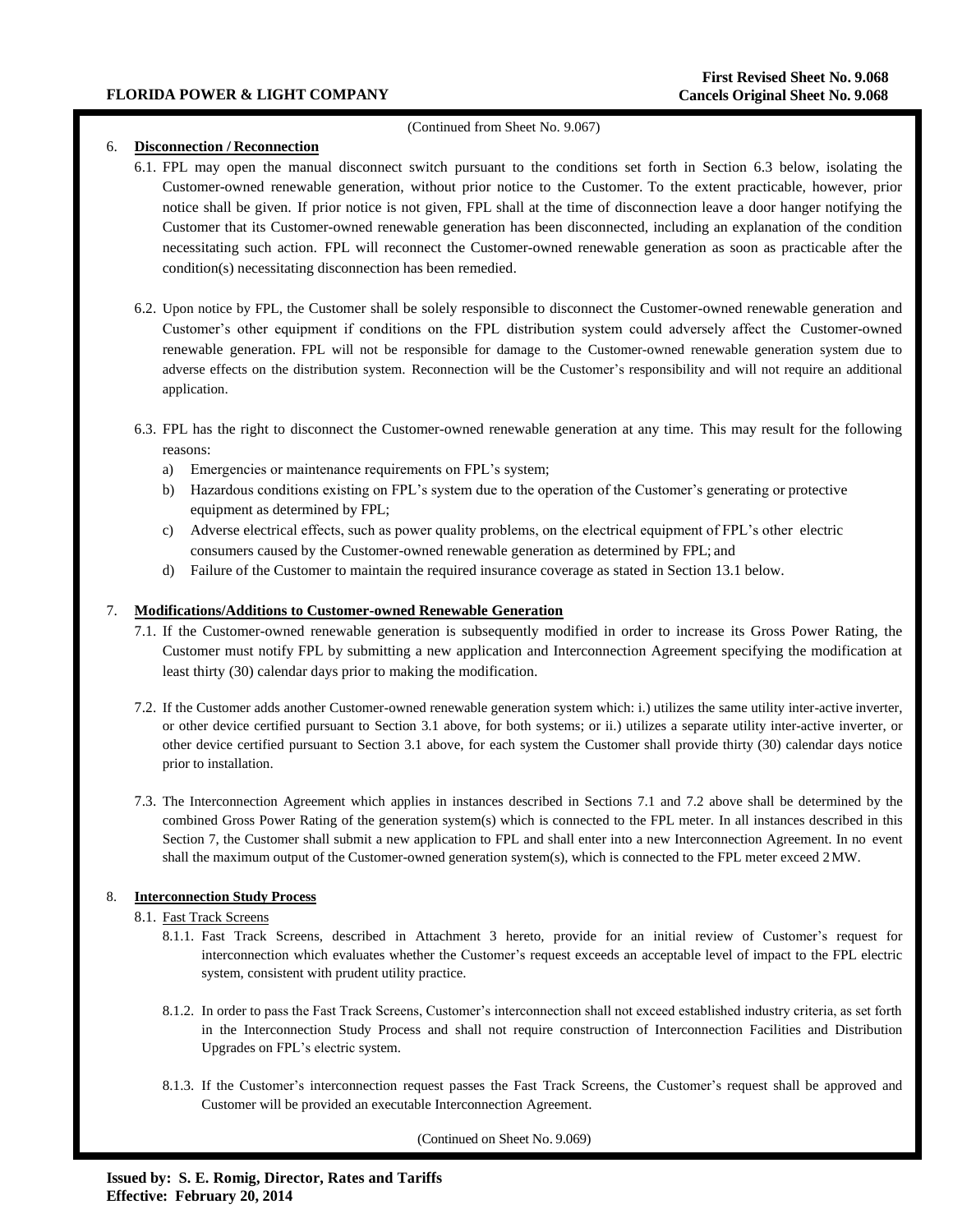## (Continued from Sheet No. 9.068)

8.2 In those instances, in which the Customer-owned renewable generation does not pass the Fast Track Screens the Customer may elect to proceed with an Interconnection Study. In general, the purpose of the Interconnection Study will be to better determine what material adverse impacts the Customer-owned renewable generation has on the FPL system and what facilities will be required to resolve such impacts.

## 8.3 Interconnection Study

- 8.3.1. The Interconnection Study Process shall be used by a Customer proposing to interconnect its certified Customerowned renewable generation, in those instances in which such system did not pass the Fast Track Screens.
- 8.3.2. Upon Customer execution of the Interconnection Agreement; the Customer shall be obligated to pay for any and all costs for Interconnection Facilities and Distribution Upgrades identified in the Interconnection Study in order to interconnect the proposed Customer-owned renewable generation.
- 8.3.3. The Interconnection Study fee shall be \$2,000.00 and will be invoiced to the Customer once it is determined that an Interconnection Study will be required. This determination will be made within ten (10) business days after a completed application is received. To the extent the actual costs of the Interconnection Study total less than \$2,000, the difference between the Interconnection Study fee and the actual costs will be refunded to the Customer within thirty (30) calendar days with no interest.

## 9. **Cost Responsibility for Interconnection Facilities and Distribution Upgrades**

- 9.1. The Customer shall pay FPL for the actual cost of any and all FPL Interconnection Facilities and Distribution Upgrades, itemized in Attachment 2, required to implement this Interconnection Agreement. FPL shall provide a best estimate cost, including overheads, for the purchase and construction of FPL's Interconnection Facilities and Distribution Upgrades required and shall provide a detailed itemization of such costs.
- 9.2. The Customer shall be responsible for all reasonable expenses, including overheads, associated with: i.) owning, operating, maintaining, repairing, and replacing its own Interconnection Facilities and other equipment; and ii.) operating, maintaining, repairing, and replacing FPL's Interconnection Facilities and Distribution Upgrades.
- 9.3. FPL shall design, procure, construct, install and own the Interconnection Facilities and Distribution Upgrades, described in Attachment 2, required for FPL to implement this Interconnection Agreement. If FPL and the Customer agree, the Customer may construct Interconnection Facilities and Distribution Upgrades that are located on land owned by the Customer. The actual cost of Interconnection Facilities and Distribution Upgrades, including overheads, shall be directly assigned to and paid by the Customer.

## 10. **Indemnity**

.

10.1. Customer, to the extent permitted by law without waiving or limiting any defense of sovereign immunity, shall indemnify, hold harmless and defend FPL from and against any and all judgments, losses, damages, claims relating to injury to or death of any person or damage to property (including the Customer-owned renewable generation system), fines and penalties, costs and expenses arising out of or resulting from the operation of the Customer-owned renewable generation system, except in those instances where such loss is due to the negligent action or inactions of FPL. Nothing herein shall be intended to serve as a waiver or limitation of Customer's sovereign immunity defense as allowed by law.

(Continued on Sheet No. 9.070)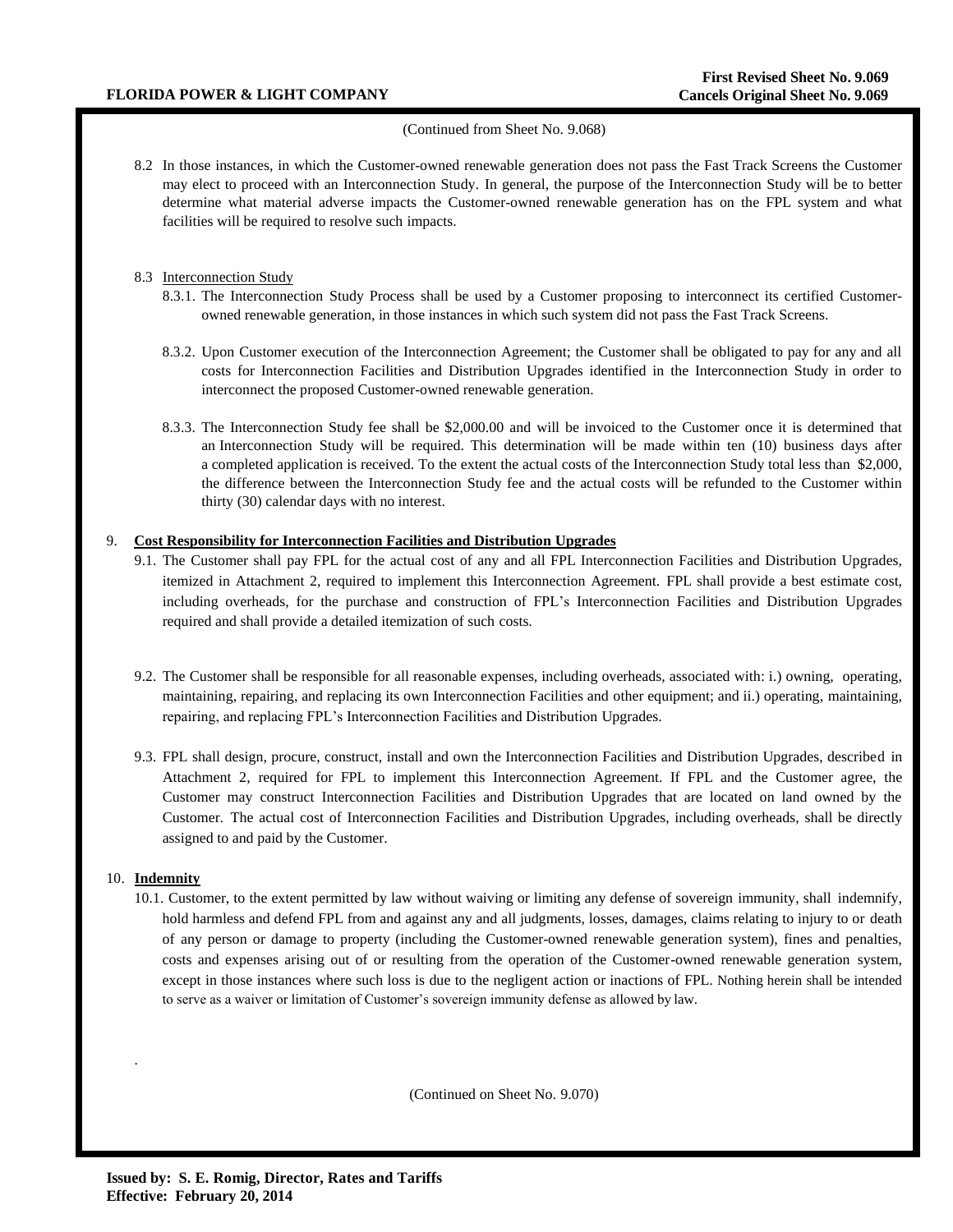## (Continued from Sheet No. 9.069)

10.2 FPL shall indemnify, hold harmless and defend Customer from and against any and all judgments, losses, damages, claims relating to injury to or death of any person or damage to property (including FPL's transmission system), fines and penalties, costs and expenses arising out of or resulting from the operation of FPL's system, except in those instances where such loss is due to the negligent action or inactions of the Customer.

## 11. **Limitation of Liability**

11.1 Liability under this Interconnection Agreement for any loss, cost, claim, injury, liability, or expense, including reasonable attorney's fees, relating to or arising from any act or omission in its performance of this Interconnection Agreement, shall be limited to the amount of direct damage actually incurred. In no event shall the indemnifying Party be liable to the other Party for any indirect, special, consequential, or punitive damages, except as authorized by this Interconnection Agreement.

## 12. **Assignment**

- 12.1 The Interconnection Agreement shall be assignable by either Party upon thirty (30) calendar days' notice to the other party and written consent of the other Party, which consent shall not be unreasonably withheld or delayed.
- 12.2 An assignee to this Interconnection Agreement shall be required to assume in writing the Customer's rights, responsibilities, and obligations under this Interconnection Agreement; or execute a new Interconnection Agreement.

## 13. **Insurance**

13.1 The Customer agrees to provide and maintain general liability insurance for personal and property damage, or sufficient guarantee and proof of self-insurance, in the amount of not less than \$2 million during the entire period of this Interconnection Agreement, to the extent permitted by law. Initial proof of insurance shall be in the form of a copy of the policy or certificate of insurance attached to this Interconnection Agreement evidencing the Homeowner's or other insurance policy in effect at the time of interconnection. For government entities, the policy coverage shall not exceed the entity's maximum liability established by law. Proof of self-insurance consistent with law shall satisfy this requirement.

## 14. **Renewable Energy Certificates**

14.1 The Customer shall retain any Renewable Energy Certificates associated with the electricity produced by their Customerowned renewable generation equipment; any additional meters necessary for measuring the total renewable electricity generated for the purposes of receiving Renewable Energy Certificates shall be installed at the Customer's expense, unless otherwise determined during negotiations for the sale of the Customer's Renewable Energy Certificates to FPL.

## 15. **Billing, Payment, and Financial Security**

15.1 FPL shall bill the Customer for the design, engineering, construction, and procurement costs of FPL's Interconnection Facilities and Distribution Upgrades contemplated by this Interconnection Agreement on a monthly basis, or as otherwise agreed by the Parties. The Customer shall pay each bill within thirty (30) calendar days of receipt, or as otherwise agreed to by the Parties.

(Continued on Sheet No. 9.071)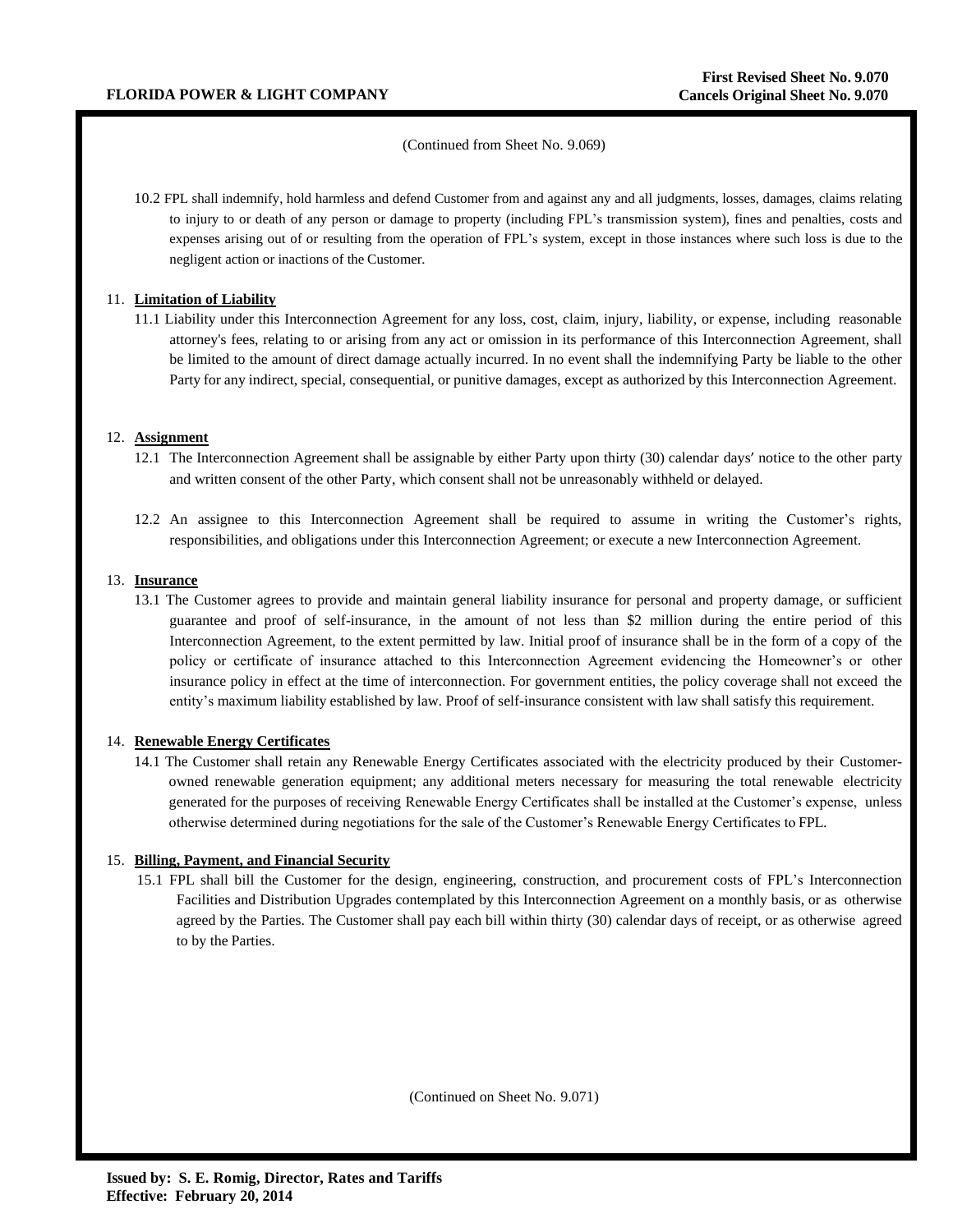#### (Continued from Sheet No. 9.070)

- 15.2. Within three months of completing the construction and installation of FPL's Interconnection Facilities and Distribution Upgrades, described in Attachment 2, required to implement this Interconnection Agreement, FPL shall provide the Customer with a final accounting report of any difference between i.) the Customer's cost responsibility for the actual cost of such Interconnection Facilities and Distribution Upgrades, and ii.) the Customer's previous aggregate payments to FPL for such Interconnection Facilities and Distribution Upgrades. If the Customer's cost responsibility exceeds its previous aggregate payments, FPL shall invoice the Customer for the amount due, without interest, and the Customer shall make payment to FPL within thirty (30) calendar days. If the Customer's previous aggregate payments exceed its cost responsibility under this Interconnection Agreement, FPL shall refund to the Customer an amount equal to the difference, without interest, within thirty (30) calendar days of the final accounting report.
- 15.3. At least twenty (20) calendar days prior to the commencement of the design, procurement, installation, or construction of a discrete portion of FPL's Interconnection Facilities and Distribution Upgrades, the Customer shall provide FPL, at the Customer's option, a guarantee, a surety bond, letter of credit or other form of security that is reasonably acceptable to FPL and is consistent with the Uniform Commercial Code of the jurisdiction where the Point of Interconnection is located. Such security for payment shall be in an amount sufficient to cover the costs for constructing, designing, procuring and installing the applicable portion of FPL's Interconnection Facilities and Distribution Upgrades and shall be reduced on a dollar-for-dollar basis for payments made to FPL under this Interconnection Agreement during itsterm.
- 15.4. In accordance with Section 9.2 above, the Customer shall be billed by FPL for operation, maintaining, repairing, and replacing FPL's Interconnection Facilities and Distribution Upgrades. The Customer shall be billed upon completion of such work by FPL; Customer shall make payment to FPL within twenty (20) calendar days of the receipt of FPL's bill.

#### 16. **Lease Agreements**

- 16.1. The Customer shall provide FPL a copy of the lease agreement, as applicable, for any and all leased interconnection equipment.
- 16.2. The Customer shall not enter into any lease agreement that results in the retail purchase of electricity; or the retail sale of electricity from the Customer-owned renewable generation. Notwithstanding this restriction, in the event it is determined by the Florida Public Service Commission that the Customer has entered such an agreement, the Customer shall be in breach of this Interconnection Agreement and the lessor may become subject to the jurisdiction and regulations of the Florida Public Service Commission as a public utility.

## 17. **Dispute Resolution**

17.1. Disputes between the Parties shall be handled in accordance with subsection 11 of Florida Public Service Commission Rule 25-6.065 F.A.C. - Interconnection and Net Metering of Customer-Owned Renewable Generation.

## 18. **Effective Date**

18.1. The Customer must execute this Interconnection Agreement and return it to FPL at least thirty (30) calendar days prior to beginning parallel operations and the Customer must begin parallel operation within one year after FPL executes the Interconnection Agreement.

### 19. **Termination**

19.1. Upon termination of this Interconnection Agreement, FPL shall open and padlock the manual disconnect switch, if applicable, and remove the Net Metering and associated FPL equipment. At the Customer's expense, the Customer agrees to permanently disconnect the Customer-owned renewable generation and associated equipment from FPL's electric service grid. The Customer shall notify FPL in writing within ten (10) calendar days that the disconnect procedure has been completed.

(Continued on Sheet No. 9.072)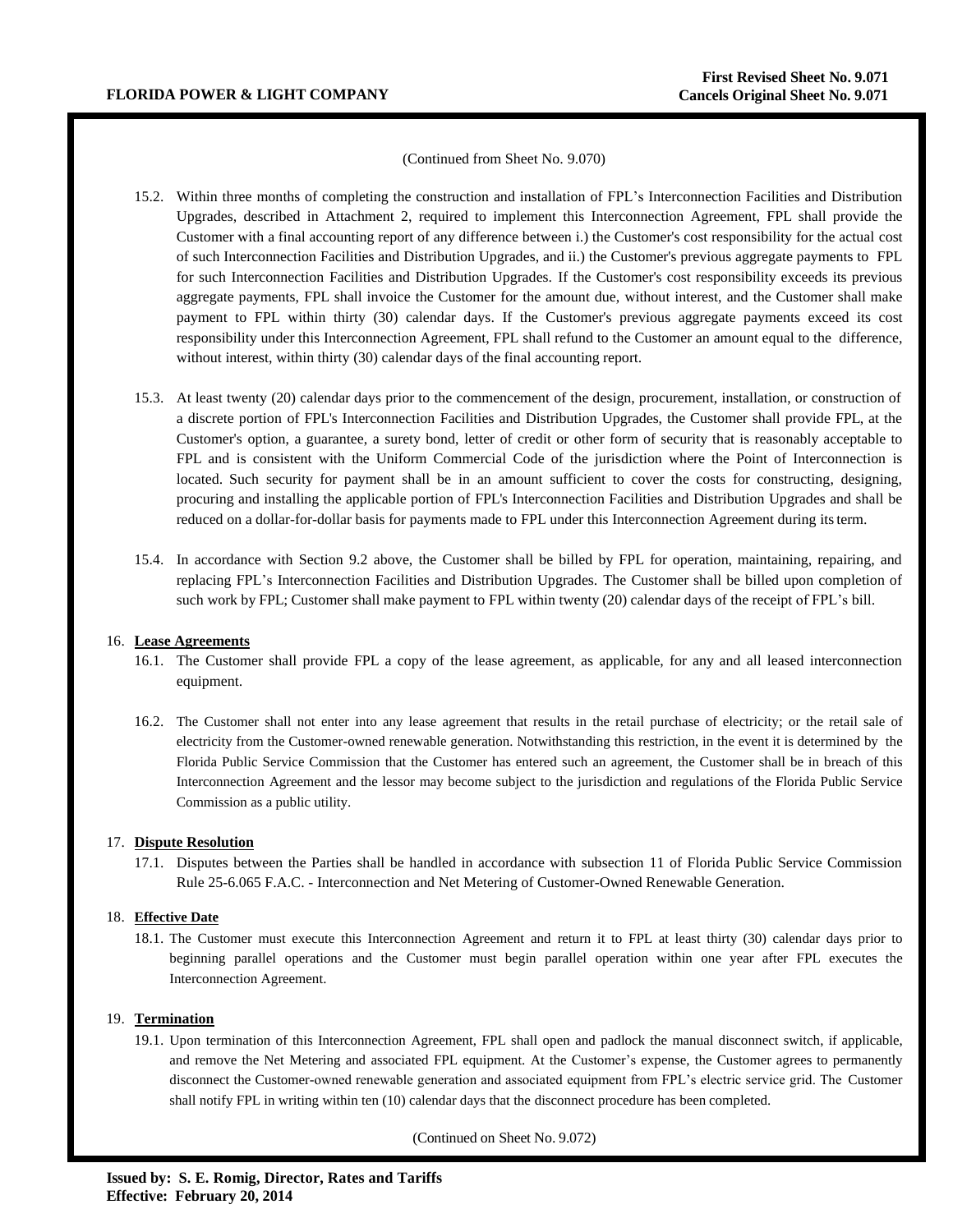(Continued from Sheet No. 9.071)

### 20. **Amendments to Florida Public Service Commission Rules**

20.1 FPL and Customer recognize that the Florida Public Service Commission rules may be amended from time to time. In the event that Florida Public Service Commission rules are modified, FPL and Customer agree to supersede and replace this Interconnection Agreement with a new Interconnection Agreement which complies with the amended Florida Public Service Commission rules.

### 21. **Notices**

21.1 This Interconnection Agreement, any written notice, demand, or request required or authorized in connection with this Interconnection Agreement shall be deemed properly given if delivered in person, delivered by recognized national courier service, or sent by first class mail, postage prepaid, to the person specified below:

### 22. **Entire Agreement**

22.1 This Interconnection Agreement supersedes all previous agreements or representations, either written or oral, heretofore in effect between FPL and the Customer, made in respect to matters herein contained, and when duly executed, this Interconnection Agreement constitutes the entire agreement between Partieshereto.

#### 23. **Governmental Entities**

23.1 For those customers, which are government entities, provisions within this agreement will apply to the extent the agency is not legally barred from executing such provisions by State or Federallaw.

## **CUSTOMER:**

**FPL:**

(Continued on Sheet No. 9.072.1)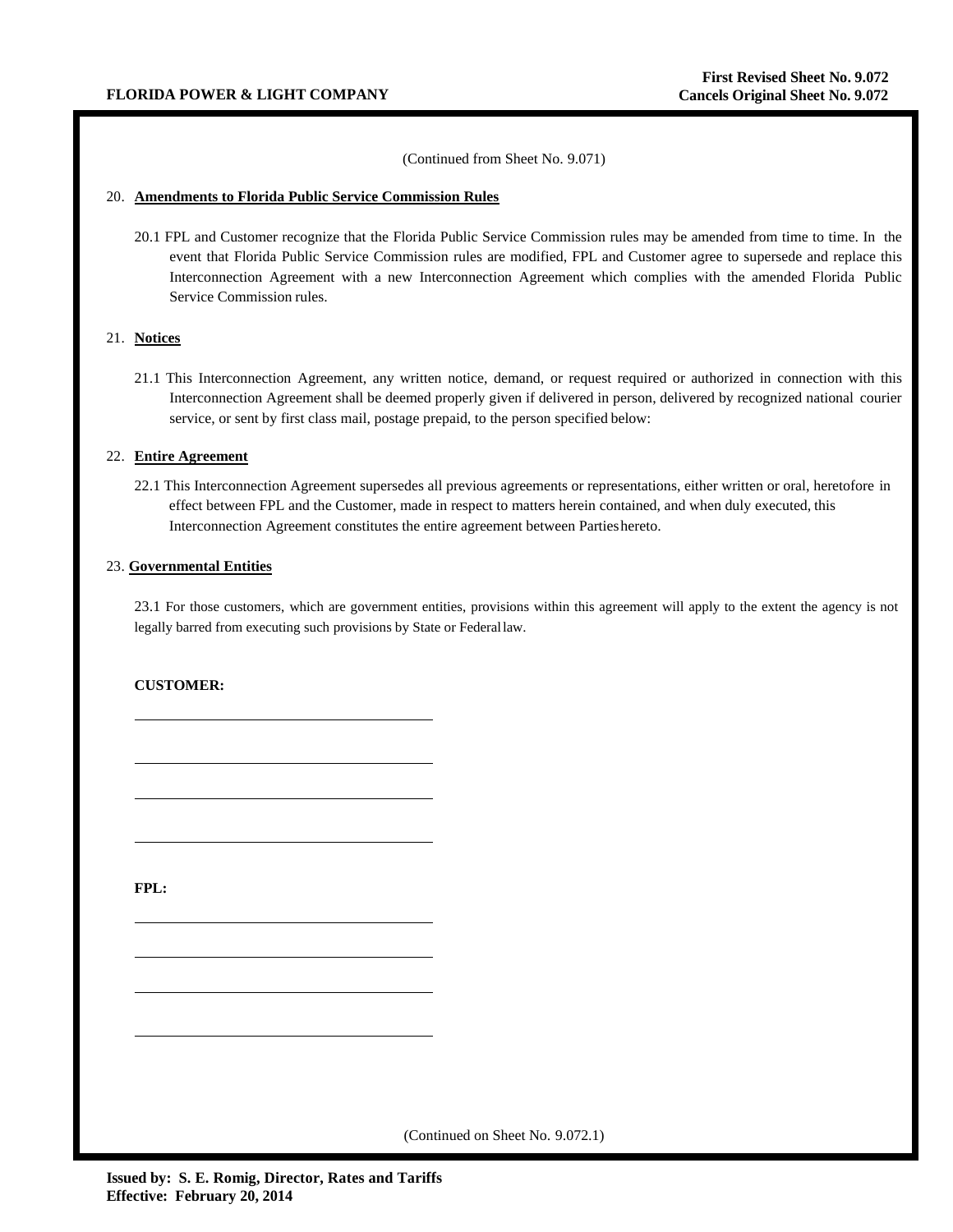(Continued from Sheet No. 9.072)

**IN WITNESS WHEREOF,** the Parties hereto have caused this Interconnection Agreement to be duly executed the day and year first above written.

## FLORIDA POWER & LIGHT COMPANY

(Signature)

(Print or Type Name)

Title: \_\_\_\_\_\_\_\_\_\_\_\_\_\_\_\_\_\_\_\_\_\_\_\_\_\_\_\_\_\_\_\_\_\_

**CUSTOMER**

(Signature)

(Print or Type Name)

Title:\_\_\_\_\_\_\_\_\_\_\_\_\_\_\_\_\_\_\_\_\_\_\_\_\_\_\_\_\_\_\_\_\_\_

Witness: \_\_\_\_\_\_\_\_\_\_\_\_\_\_\_\_\_\_\_\_\_\_\_\_\_\_\_\_\_\_\_

(Print or Type Name)

Title: \_\_\_\_\_\_\_\_\_\_\_\_\_\_\_\_\_\_\_\_\_\_\_\_\_\_\_\_\_\_\_\_\_\_\_

The completed agreement may be submitted to FPL by:

**E-mail** - scan and e-mail to Netmetering@fpl.com

Mail - send to: Senior Manager, Wholesale Services FPL – TSP/LFO 4200 West Flagler Street Miami, FL 33134

**Phone –** 305-442-5199

**FAX** – 305-552-2275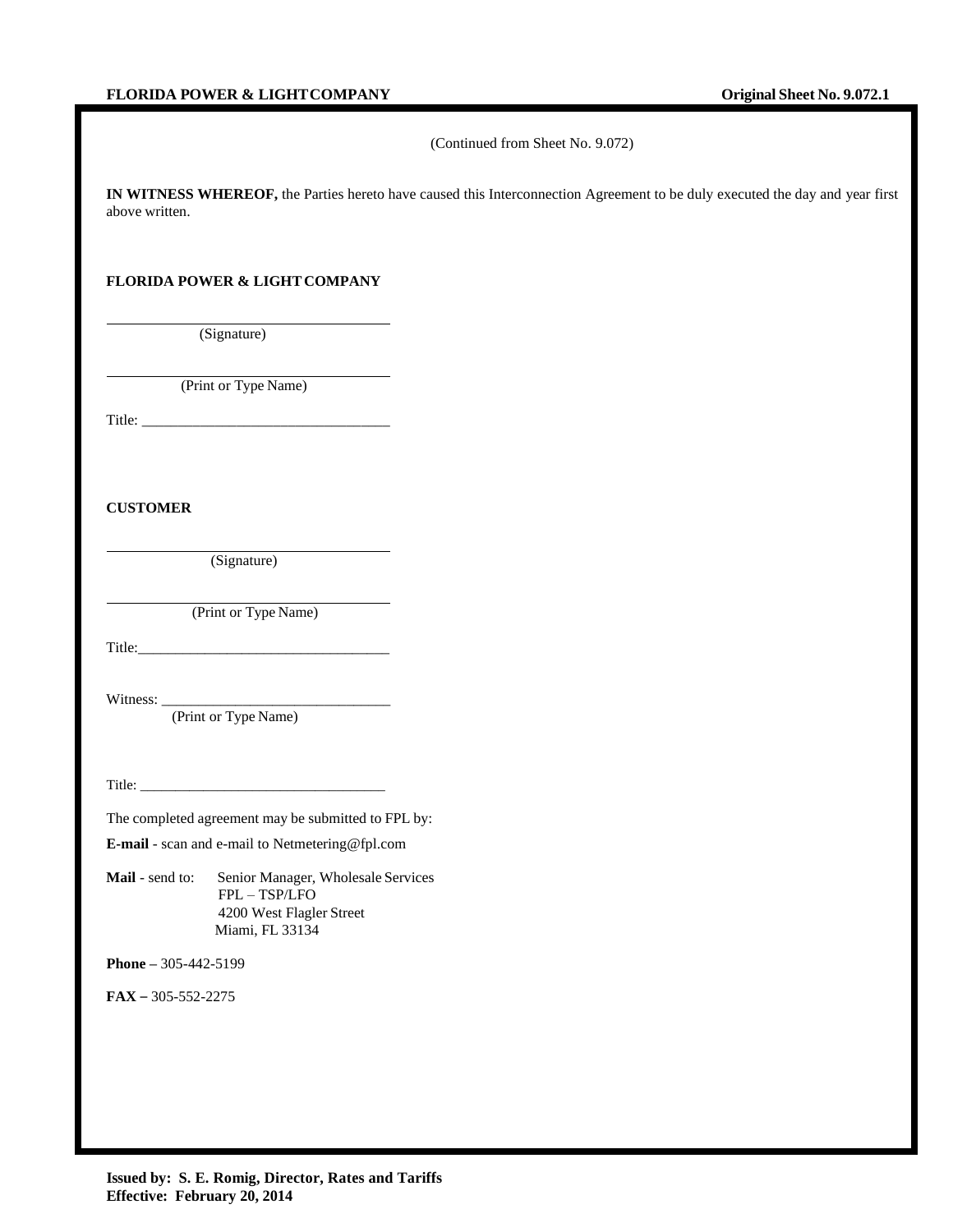# **ATTACHMENT 1 – INTERCONNECTION AGREEMENT FOR CUSTOMER-OWNED RENEWABLE GENERATION TIER 3**

## **ONE-LINE DIAGRAM DEPICTING THE CUSTOMER-OWNED RENEWABLE GENERATION AND METERING EQUIPMENT**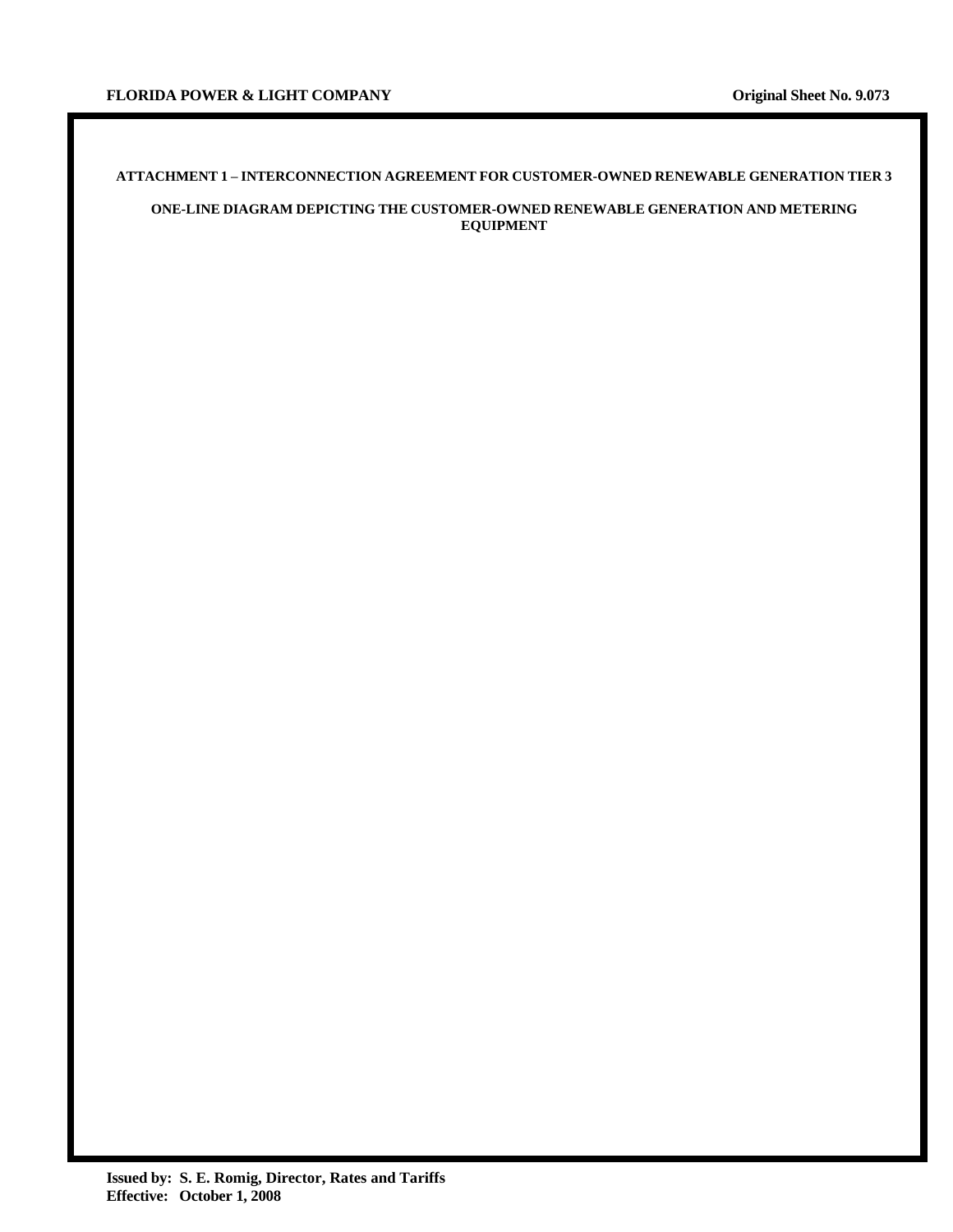## **ATTACHMENT 2 - INTERCONNECTION AGREEMENT FOR CUSTOMER-OWNED RENEWABLE GENERATION TIER 3**

## **FPL'S BEST ESTIMATE OF CUSTOMER'S RESPONSIBILITIES FOR INTERCONNECTION FACILITIES AND DISTRIBUTION UPGRADES TO BE PAID TOFPL**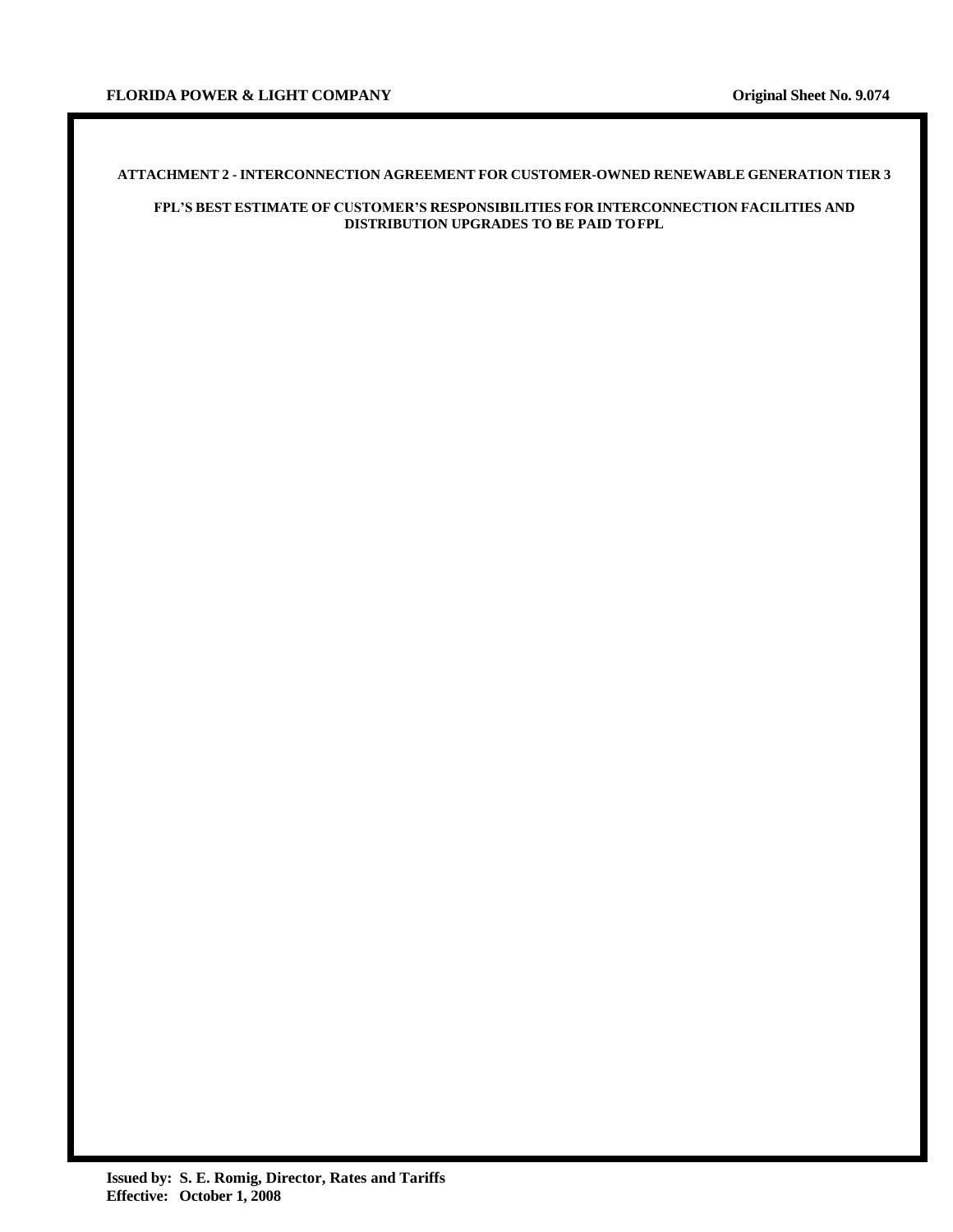# **ATTACHMENT 3 - INTERCONNECTION AGREEMENT FOR CUSTOMER-OWNED RENEWABLE GENERATION TIER 3**

## **FAST TRACKSCREENS**

## 1. **Applicability**

The Fast Track Screens process is available to a Customer proposing to interconnect its Customer-owned renewable generation Tier 3 system with FPL's system and if the Customer's proposed Customer-owned renewable generation system meets the codes, standards, and certifications requirements of the Interconnection Agreement.

# 2. **Initial Review**

Within ten (10) business days after FPL receives a completed application FPL shall perform an initial review using the screens set forth below; shall notify the Customer of the results; and shall include with such notification copies of the analysis and data underlying FPL's determinations under the screens.

#### 2.1 **Screens**

- 2.1.1 For interconnection of a proposed Customer-owned renewable generation system to a radial distribution circuit, the aggregated generation, including the proposed Customer- owned renewable generation, on the circuit shall not exceed 15 % of the line section annual peak load as most recently measured at the substation. A line section is that portion of FPL's electric system connected to a Customer bounded by automatic sectionalizing devices or the end of the distribution line.
- 2.1.2 For interconnection of a proposed Customer-owned renewable generation system to the load side of spot network protectors, the Customer-owned renewable generation system must utilize an equipment package in compliance with the terms of the Interconnection Agreement.
- 2.1.3 The proposed Customer-owned renewable generation system, in aggregation with other generation on the distribution circuit, shall not contribute more than 10 % to the distribution circuit's maximum fault current at the point on the high voltage (primary) level nearest the proposed Point of Interconnection/Change of Ownership.
- 2.1.4 The proposed Customer-owned renewable generation system, in aggregate with other generation on the distribution circuit, shall not cause any distribution protective devices and equipment (including, but not limited to, substation breakers, fuse cutouts, and line reclosers), or Customer equipment on the system to exceed 87.5% of the short circuit interrupting capability; nor shall the interconnection be proposed for a circuit that already exceeds 87.5% of the short circuit interrupting capability.
- 2.1.5 Using the table below, determine the type of interconnection to a primary distribution line. This screen includes a review of the type of electrical service provided to the Customer, including line configuration and the transformer connection to limit the potential for creating over-voltages on FPL's electric power system due to a loss of ground during the operating time of any anti-islanding function.

| <b>Primary Distribution Line</b> | Type of Interconnection to   Result/Criteria                         |             |  |  |
|----------------------------------|----------------------------------------------------------------------|-------------|--|--|
| Type                             | <b>Primary Distribution Line</b>                                     |             |  |  |
| Three-phase, three wire          | 3-phase or single phase,<br>phase-to-phase                           | Pass screen |  |  |
| Three-phase, four wire           | Effectively-grounded 3<br>phase or Single-phase, line-<br>to-neutral | Pass screen |  |  |